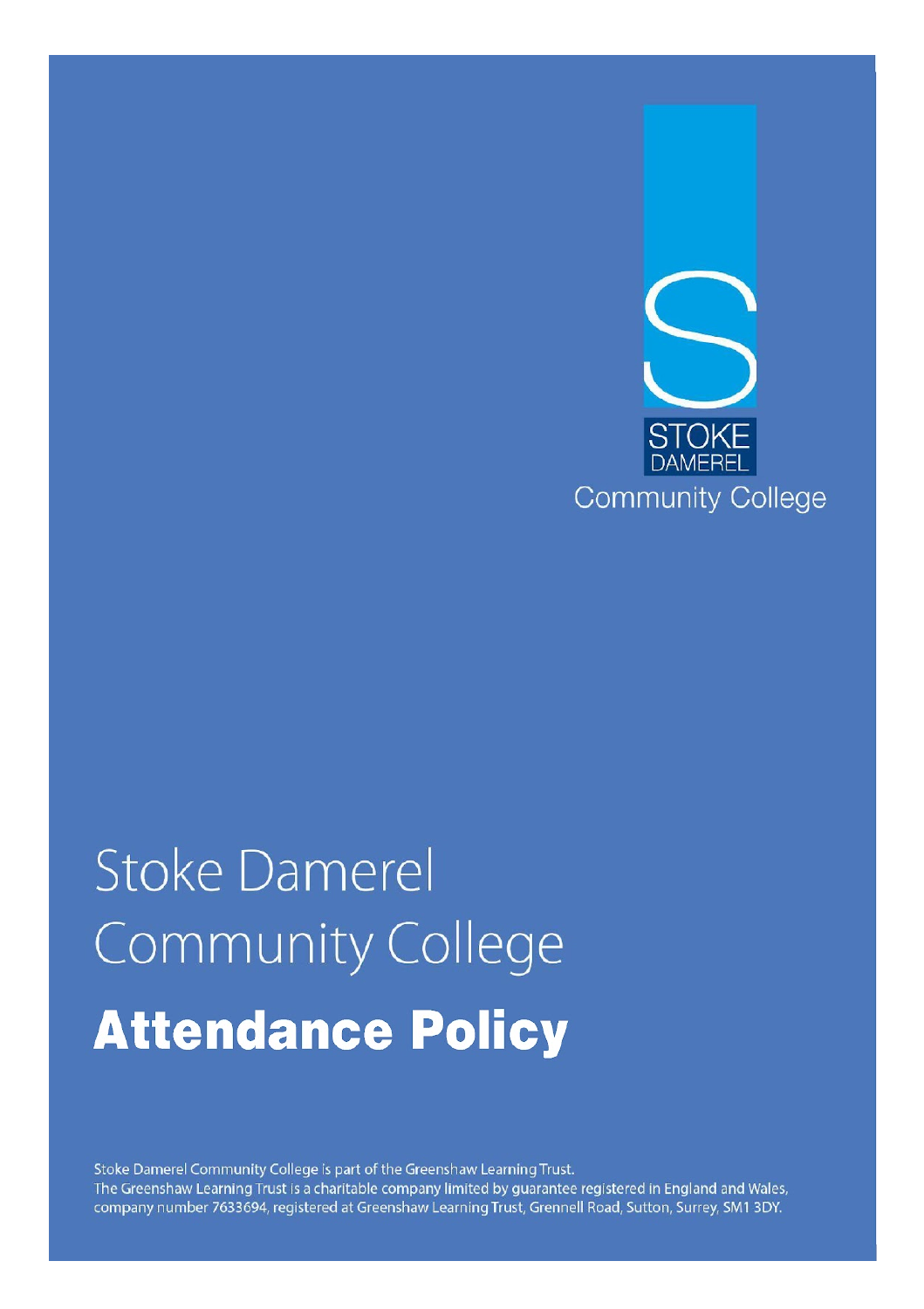# **Stoke Damerel Community College Attendance Policy**

# **Date**: **May 2022**

This Attendance Policy applies to Stoke Damerel Community College, and all governors and staff of the school must abide by this policy which has been adopted in accordance with and pursuant to the Student Welfare Policy of the Greenshaw Learning Trust.

It is the responsibility of the local governing body and Headteacher of the school to ensure that their school and its staff adhere to this policy. In implementing this policy school staff must take account of any advice given to them by the Executive Headteacher and/or Board of Trustees.

This policy is subject to the GLT Student Welfare Policy and the Scheme of Delegation approved for the school. If there is any ambiguity or conflict then the GLT Student Welfare Policy and the Scheme of Delegation and any specific Scheme or alteration or restriction to the Scheme approved by the Board of Trustees takes precedence. If there is any question or doubt about the interpretation of this, the Executive Headteacher should be consulted.

#### **Approval and review:**

This policy is the responsibility of: Headteacher This policy was approved by the Plymouth Schools Governing Body on: 11th May 2022

Stoke Damerel Community College is part of the Greenshaw Learning Trust. The Greenshaw Learning Trust is a charitable company limited by guarantee, registered in England & Wales, company number 7633634, registered at Greenshaw Learning Trust, Grennell Road, Sutton, SM1 3DY.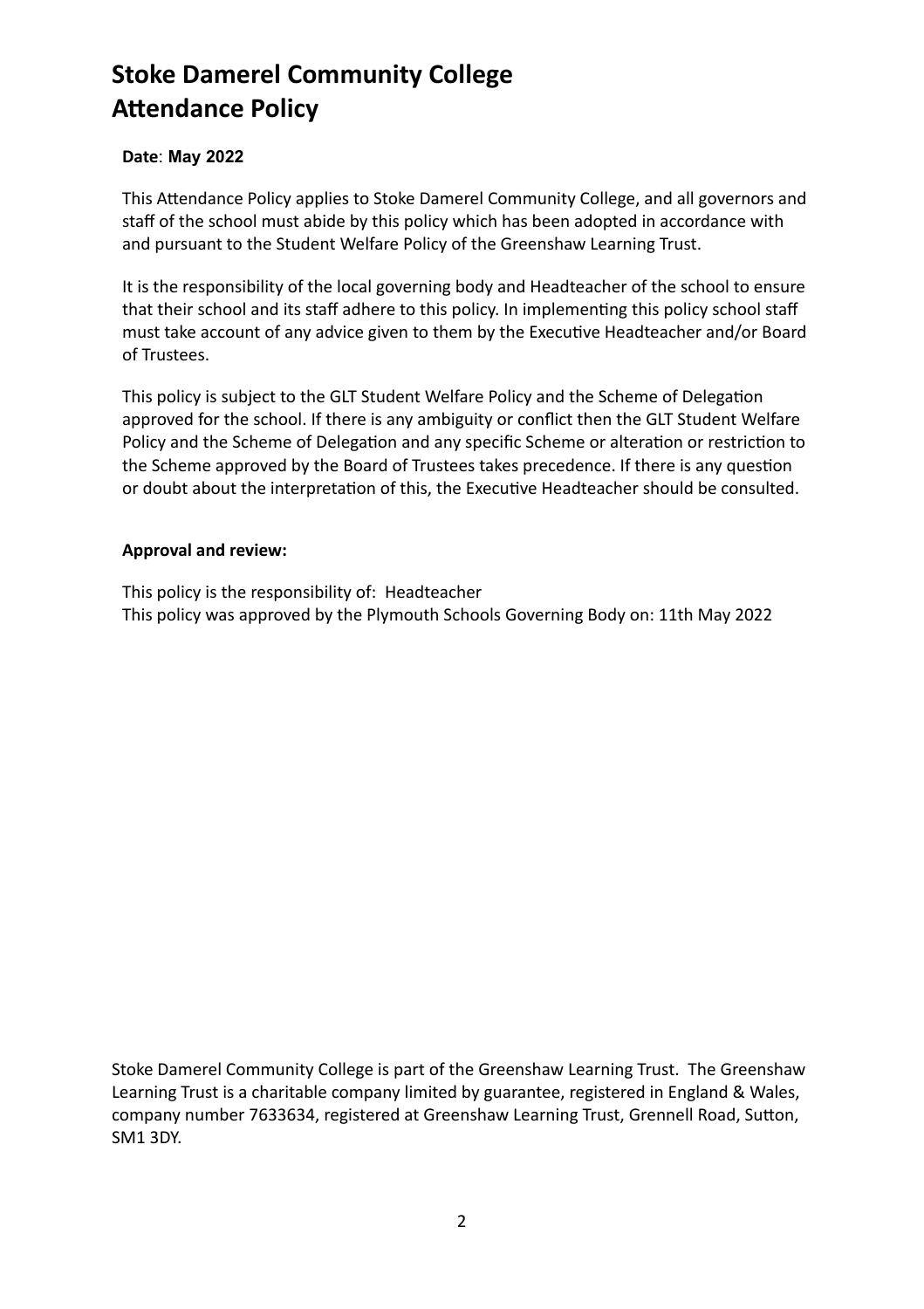# **Stoke Damerel Community College Attendance Policy**

At Stoke Damerel Community College we firmly believe that all pupils benefit from outstanding school attendance. To this end, we will do all we can to ensure that our pupils achieve maximum possible attendance and that any problems that prevent full attendance are identified and acted upon promptly. In order for a pupil's attendance record to be deemed very good, it must be 96% or above:

- 100% Outstanding Attendance
- 96% Very Good Attendance
- 94% Good Attendance

#### **AIMS AND OBJECTIVES**

Stoke Damerel Community College will maintain systems and practices that will:

- $\bullet$  Create an ethos in which excellent attendance is the norm.
- Maintain a safe, secure environment where pupils feel valued and welcome, thereby positively encouraging attendance.
- Raise pupil awareness of the importance of punctuality and uninterrupted attendance, and encourage in pupils a sense of responsibility.
- Celebrate excellent school attendance.
- **•** Support pupils and families who experience difficulties maintaining good school attendance.

#### **Expectations**

We expect that all pupils will:

- Attend school regularly.
- Attend school punctually.
- Attend school appropriately prepared for the day.

We expect that all parents/carers who have day to day responsibility for the children and young people will:

- Encourage regular school attendance and be aware of their legal responsibilities.
- Ensure that the child/children in their care arrive at school punctually, prepared for the school day.
- Contact the school before 9am on the morning of each day of the pupil's absence by calling 01752 284221 or emailing attendance@sdcc.net

Parents/carers are encouraged to contact the school promptly whenever any problem occurs that may keep the child away from school.

Any unexplained absence is treated as unauthorised absence.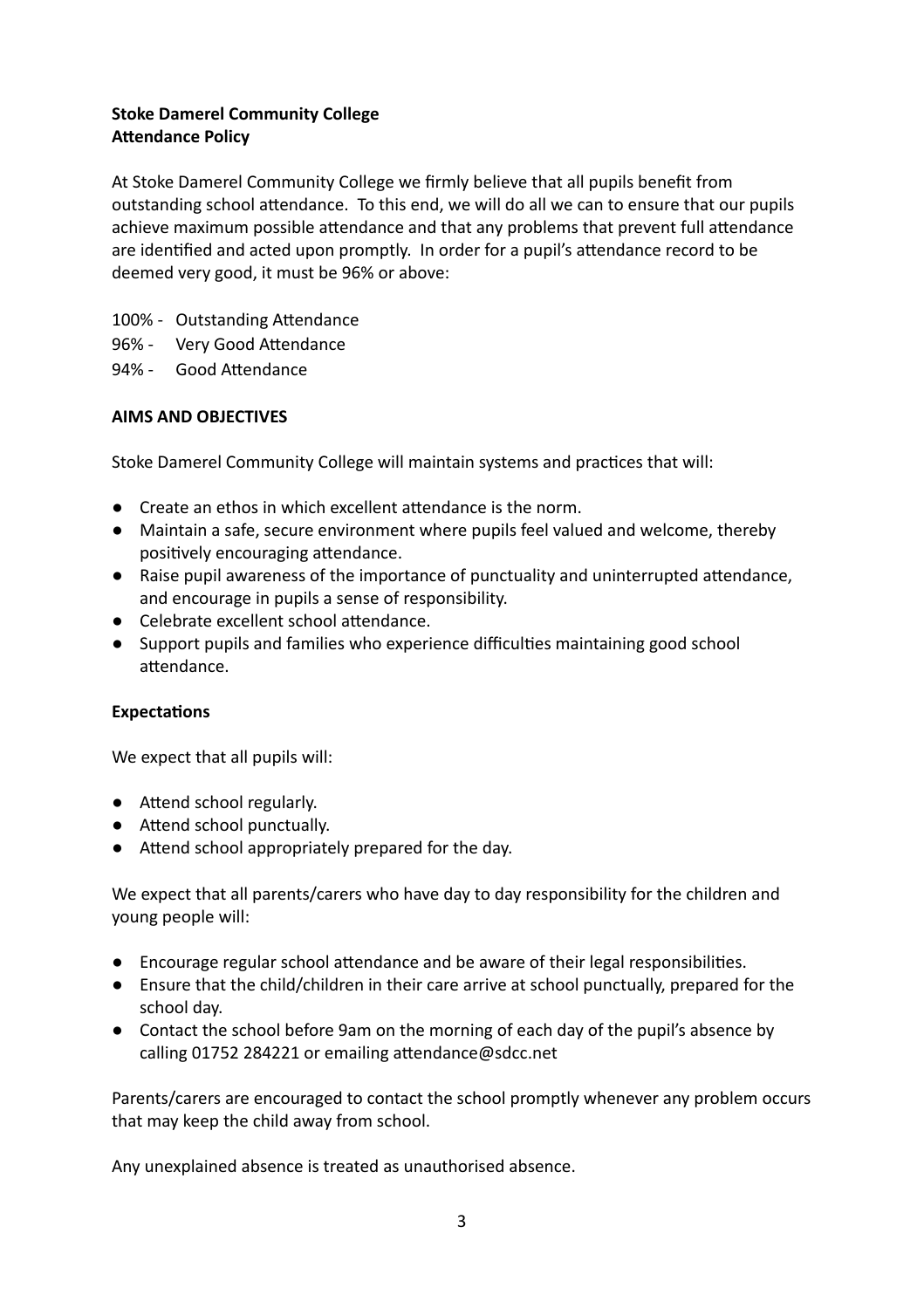# **Stoke Damerel Community College has a responsibility to ensure that all teachers:**

- Complete registers accurately and punctually during every registration, period and lesson.
- Assist the Attendance Officer in following up any unexplained absences upon the pupil's return to school.
- Inform the Attendance Officer / Head of Year / Safeguarding Team / other relevant staff member of concerns.
- Are alert to early indicators that could culminate in non-attendance and to report these concerns as soon as possible to the Attendance Officer.

All Greenshaw Learning Trust Schools act in accordance with the Education Act 1996 and work collaboratively with local authorities to support parents in ensuring that their children are regularly attending school.

#### **The legal framework**

Under the provision of the Education Act 1996 (s434) and the Student Registration Regulations 1995 the school must keep an attendance register. Under Section 7 of the Education Act 1996, parents are responsible for making sure that their children of compulsory school age receive full-time education. Parents have a legal responsibility to ensure their child's regular attendance at the school where they are registered. If a child of compulsory school age who is registered at a school fails to attend regularly at the school then the parent is guilty of an offence under Section 444(1) of the Education Act 1996; which may lead to prosecution. Since March 2001 there has been a further offence where a parent, knowing that their child is failing to attend regularly at school, fails without reasonable justification to cause him/her to attend (Education Act 1996, section  $444(1A)$  as amended by the Criminal Justice and Court Service Act 2000). In February 2004, section 23 of the Anti-Social Behaviour Act gave powers to designated bodies to issue Penalty Notices where a parent/carer is considered capable but unwilling to secure an improvement in their child's attendance at school. Since September 2015 the Persistence Absence percentage has changed from 15% to 10%.

#### **Responding to Non-Attendance**

Pupil attendance is continually monitored by the Attendance Officer. When a pupil does not attend school, the school will respond in accordance with their Attendance and Punctuality procedures, this may include:

- First Day Absence calls, text messages or emails to all named contacts with parental responsibility.
- In the event of no response being received for the absence the school will attempt to communicate with other named contacts.
- Written communication for unexplained absences.
- Implementation of a staged attendance intervention.
- Home visits.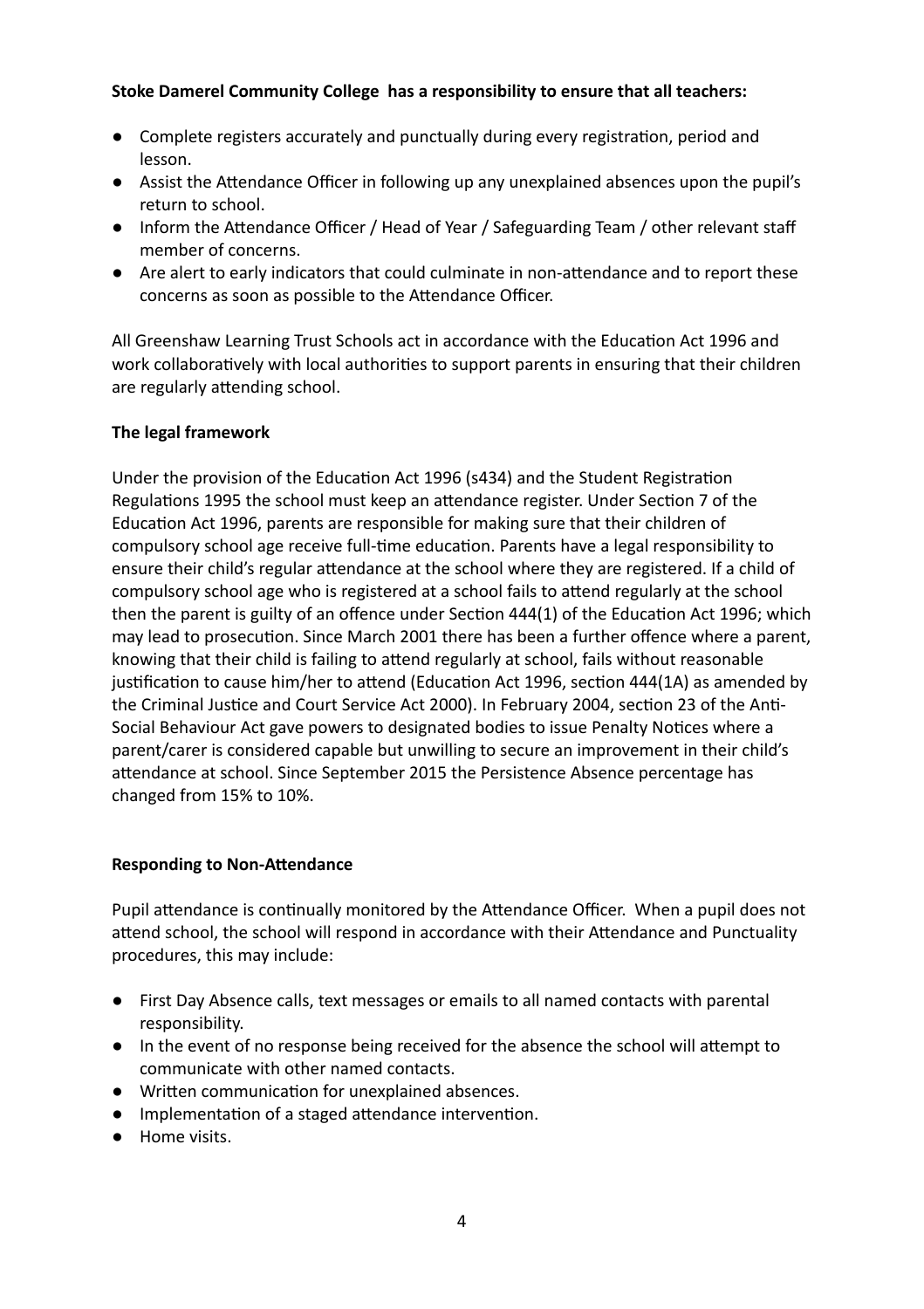- Continued concerns about a child's attendance may result in a referral to the school's Safeguarding Team, an EHAT (Early Help Assessment Tool), the school nursing service, MASH Team (Multi Agency Safeguarding Hub) or the police for a welfare check.
- Failure to comply with the expectations set by the Attendance Officer may result in a referral to the local authority requesting the issue of a Penalty Notice, an application for an Education Supervision Order or court prosecution.

# **Children Missing Education (CME)**

When the whereabouts of a child is unclear or unknown, school will make reasonable enquiries via known contact details and through agencies involved with the family. Visits may be undertaken to friends/neighbours and linked primary schools contacted. School will liaise with Plymouth and other local authorities where appropriate to establish the whereabouts of a child missing education and follow local information sharing arrangements in making enquiries to agencies including housing, health, police and children's social care.

Child Missing Education (or at risk of) are reported to the local authority. Students below 50% attendance are recognised as CME and the school will respond in accordance with our safeguarding duty.

#### **Punctuality**

If a pupil arrives late to registration, they will receive a late mark in the register. Reasons for lateness may be investigated and responded to in line with the School's Attendance and Punctuality procedures.

Students who are late to lessons will be placed in our behaviour centre for recovery in line with the schools procedures.

Lateness after registration has closed is recorded as an unauthorised absence (U) and parents/carers will be notified of this absence. Continued Lateness after the Close of Registration may result in a referral to the local authority requesting a penalty notice.

#### **Absences that the school is unable to authorise include:**

- $\bullet$  Holidays during term time.
- Arrival after the registers close at 9.30am without prior notification.
- Shopping trips, even if this is for school uniform.
- Birthday celebrations.
- $\bullet$  Looking after a relative/pets.
- Tiredness due to extra-curricular activities.
- All unexplained absences.

#### **Medical Appointments**

Parents/carers are encouraged to arrange all non-urgent medical appointments outside of school hours but where this is not possible the school should be notified in advance by emailing attendance@sdcc.net or sending a letter to the Attendance Officer, where medical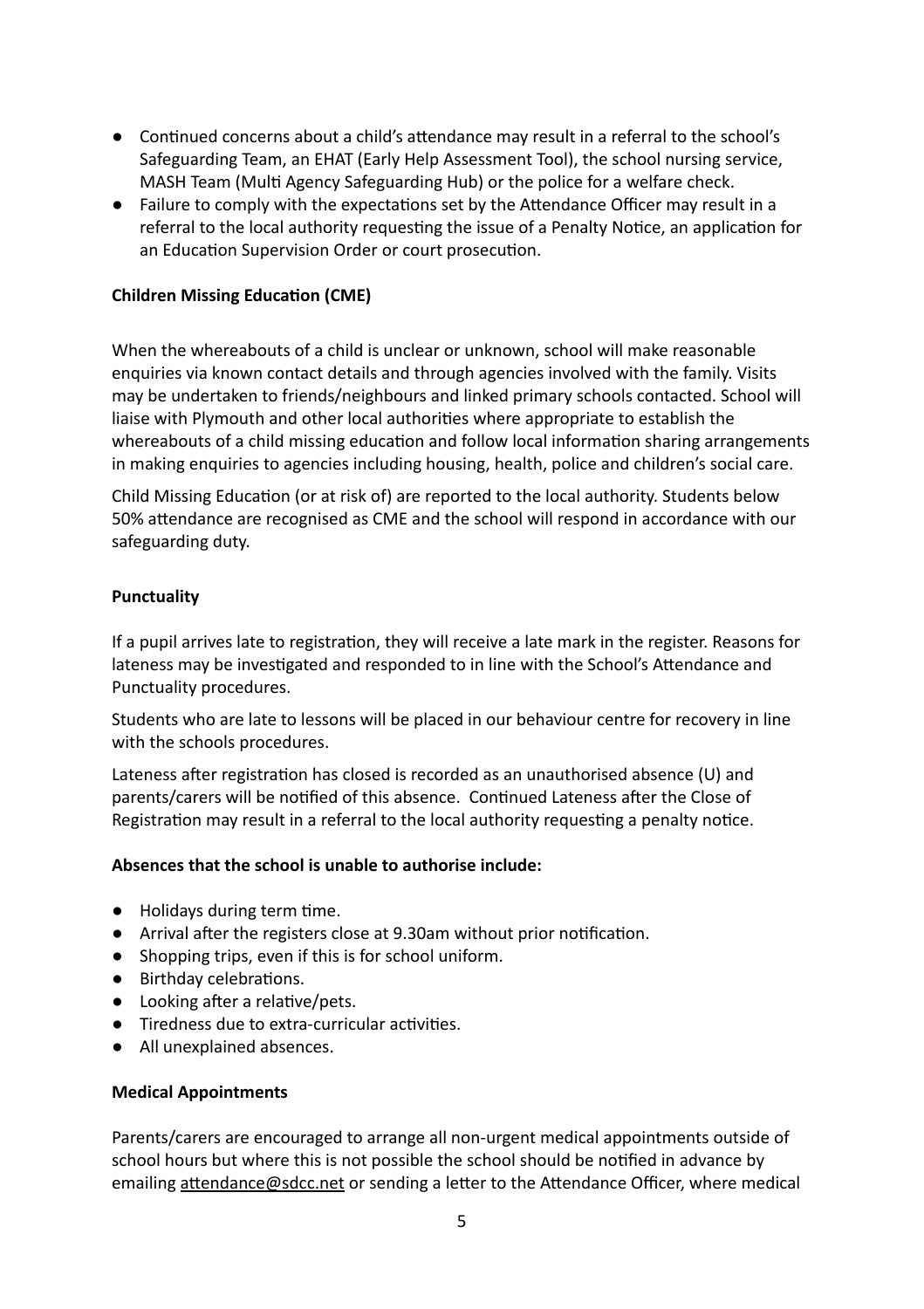evidence will be requested. Where it is not possible to arrange appointments outside of school hours, pupils are encouraged to attend school either side of their appointment where possible.

#### **Religious Holidays**

The school will authorise absence for major religious holidays.

It is the responsibility of the parent/carer to inform the school in advance of their intention to keep their child at home. If parents/carers do not inform the school any days missed may be recorded as an unauthorised absence. Requests for extended absence for religious observances should be made in writing to the Headteacher at info@sdcc.net.

#### **Sixth Form**

For sixth form pupils, their attendance is crucial to maximising potential and ensuring progress. If a pupil's attendance falls below 96%, the school will intervene and set supportive targets to improve attendance. If, despite support from the Sixth Form Team there is no improvement in attendance the school may decide to review progression into year 13.

#### **Holidays**

The school holiday dates are published a year in advance and it is essential that parents/carers take their family holidays during the school holidays. It is the school's policy not to authorise absence during term time for holidays and any absence of this nature will be recorded as unauthorised.

We recognise that there may be occasions where parents/carers feel that there are extenuating reasons for requesting leave during term time. In such circumstances parents/carers should write to/email the Headteacher outlining the reason for the request and the dates the pupil will be absent from school. The Headteacher will inform the parents/carers of his/her decision in writing.

Requests for long periods of absence will not be authorised. Prolonged unauthorised absences may put your child's place at Stoke Damerel Community College at risk.

If parents take their children on holiday during term time without authorisation the school will apply for a Penalty Notice to be issued in accordance with the provisions of the Education Act 1966 and the Education and Inspection Act 2006.

A Penalty Notice is issued to each parent in respect of each child not attending school. "Parents" includes partners who are not married to, but who live with, one of the parents who has main care responsibilities for the child. Other family members with parental responsibility including grandparents and siblings may also be liable for a penalty notice.

#### **Penalty Notice**